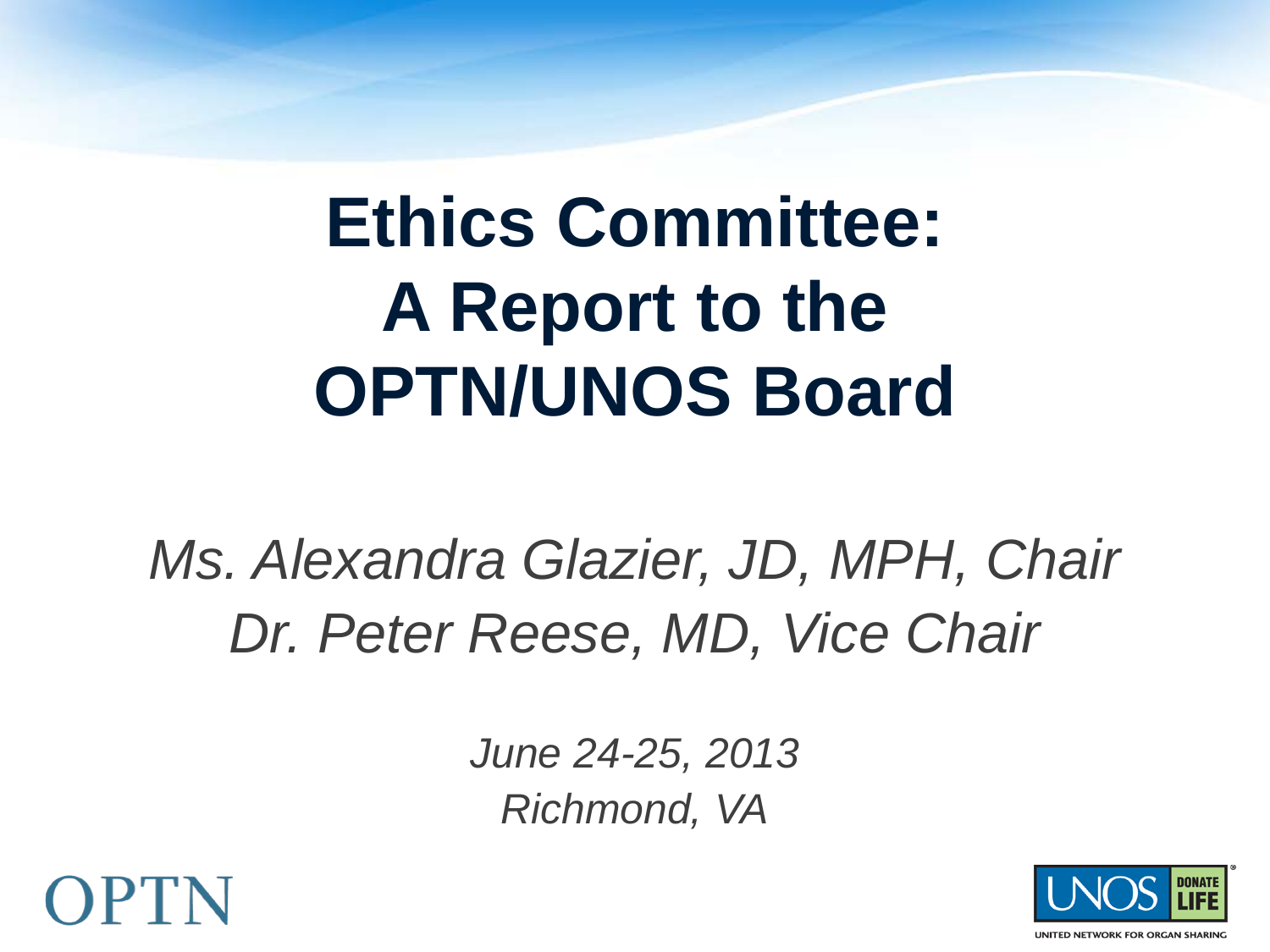### **Committee Projects**

October 2012- Ethical Considerations in the Proposed Kidney Allocation System

- Endorsed the proposal as a significant improvement over the current allocation system and previous proposals.
- Expressed the opinion that the proposal would benefit from an explicit discussion of how the multiple components in the proposed allocation system relate to the two primary ethical principles of allocation: justice and utility. Provided an analysis for the Kidney Committee to do so.



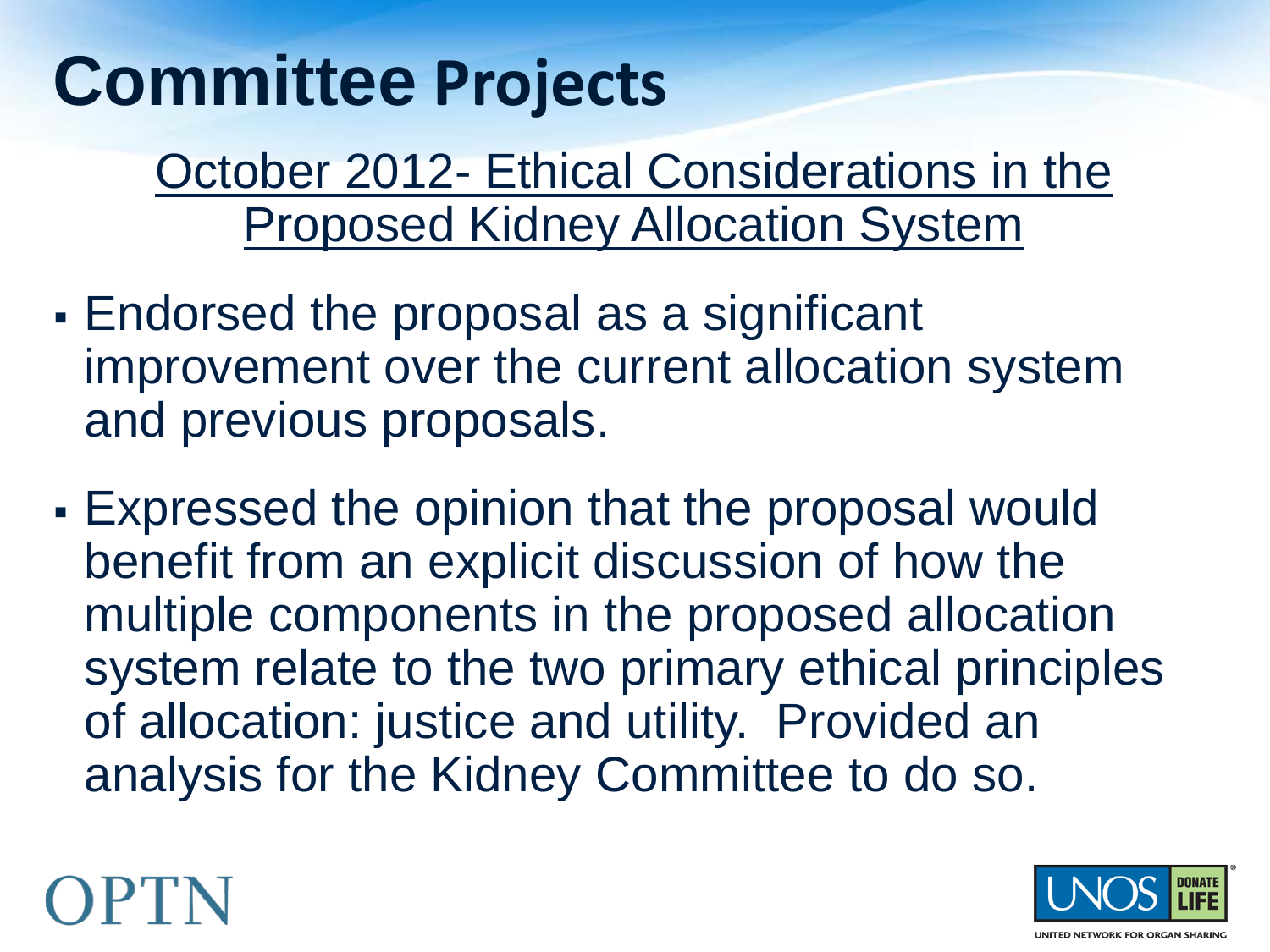### **Committee projects**

#### Citizenship Data from Policy 6 revision:

- Committee reviewed the available data collected to date, and its ethical implications.
- Initial recommendation will be that any related reports should be available in "more than a general transplant publication, should have broader availability to the public, and should also contain appropriate context so the data is not misinterpreted."
- The Committee will continue to evaluate this with AHIRC.



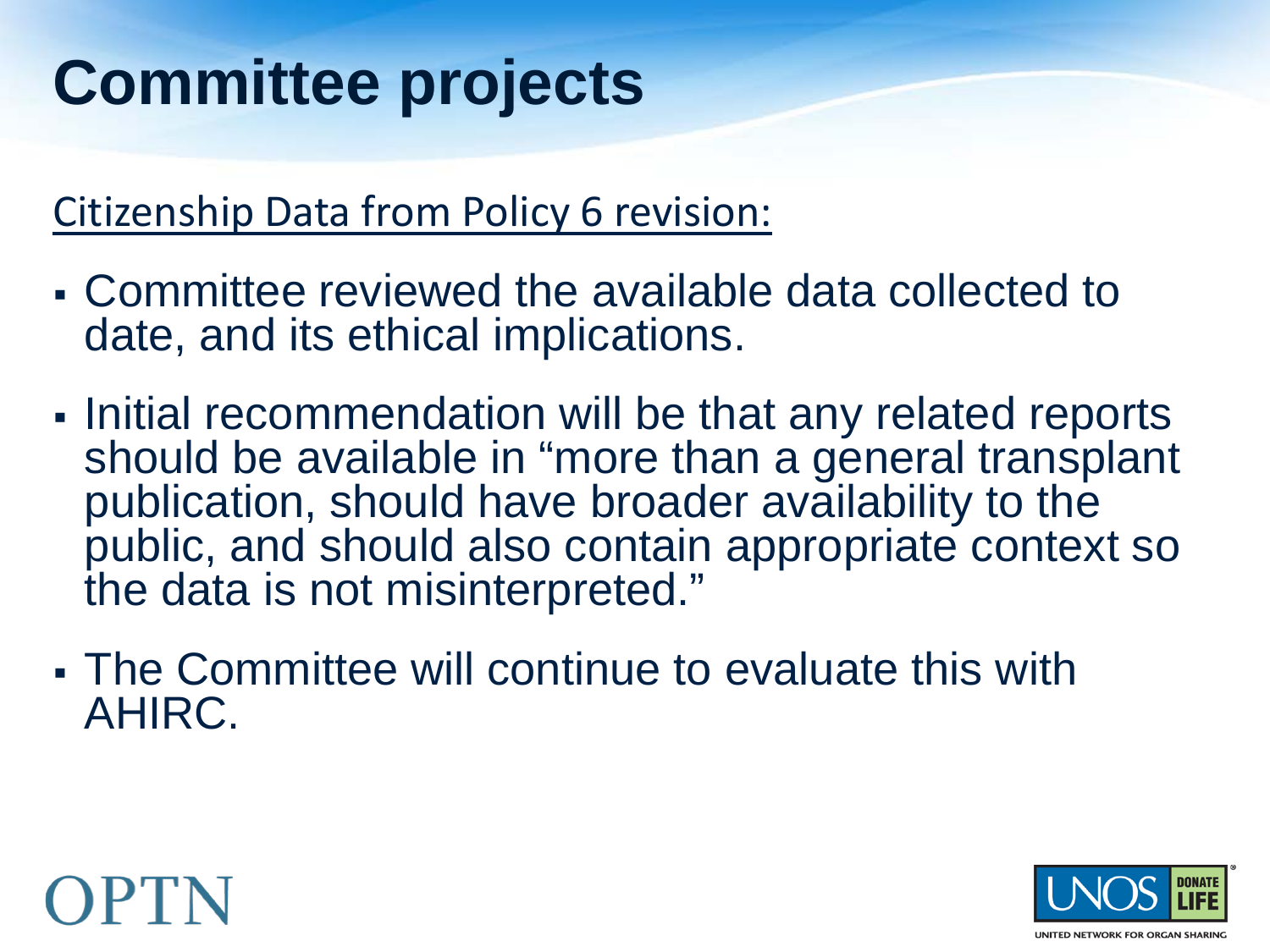### March 2013- Statement on DCD in the Neurologically Aware

 To fulfill the need for ethical guidance on this issue and support the coordination of DCD in the neurologically aware population in appropriate cases



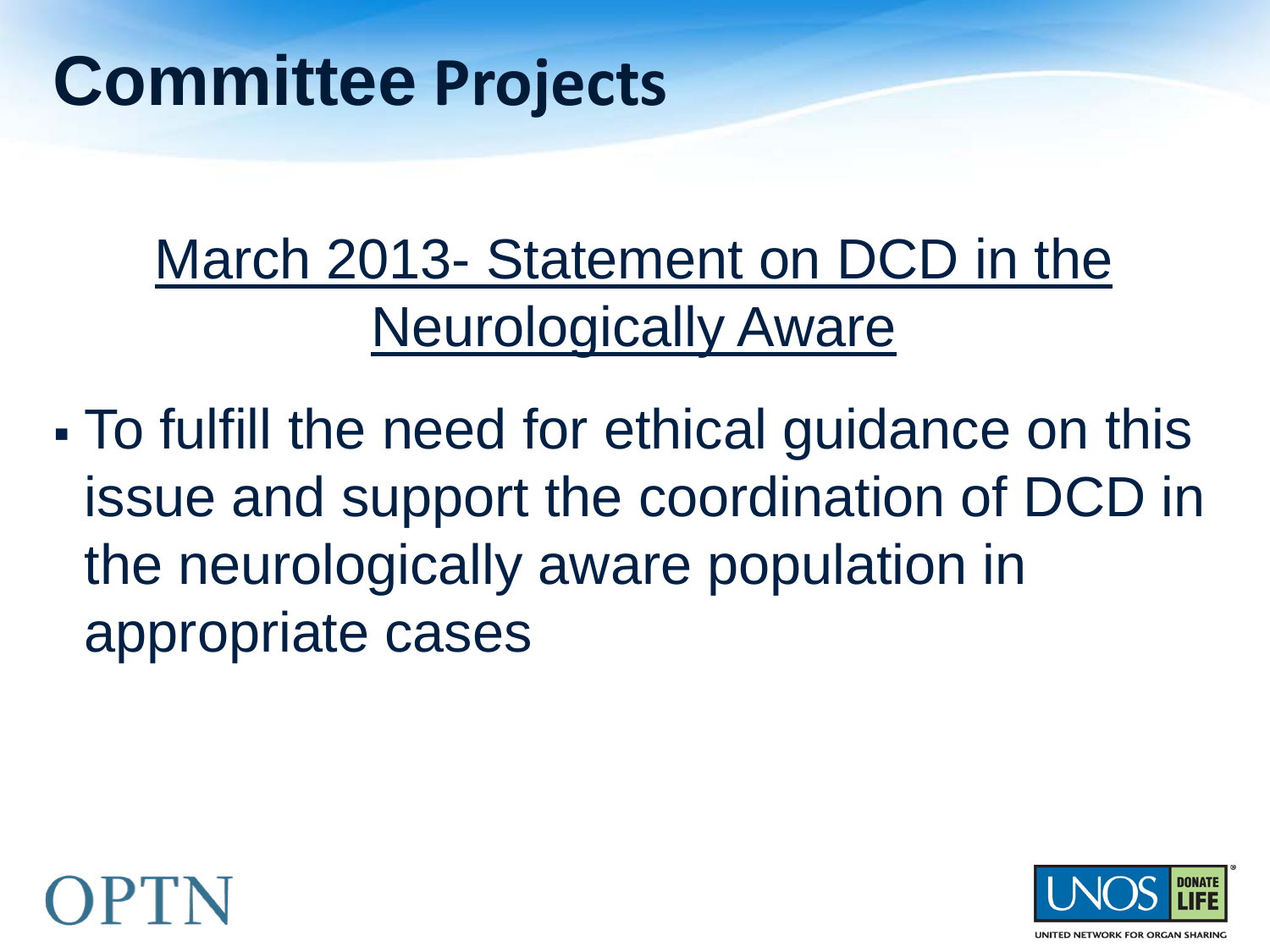### **Committee Projects**

#### June 2013 - Statement to Executive Committee

- Provided a guidance on assessing the fairness of an organ allocation policy according to ethical principles.
- Addressed concerns regarding court interference with allocation policies based on an individual candidate's experience.



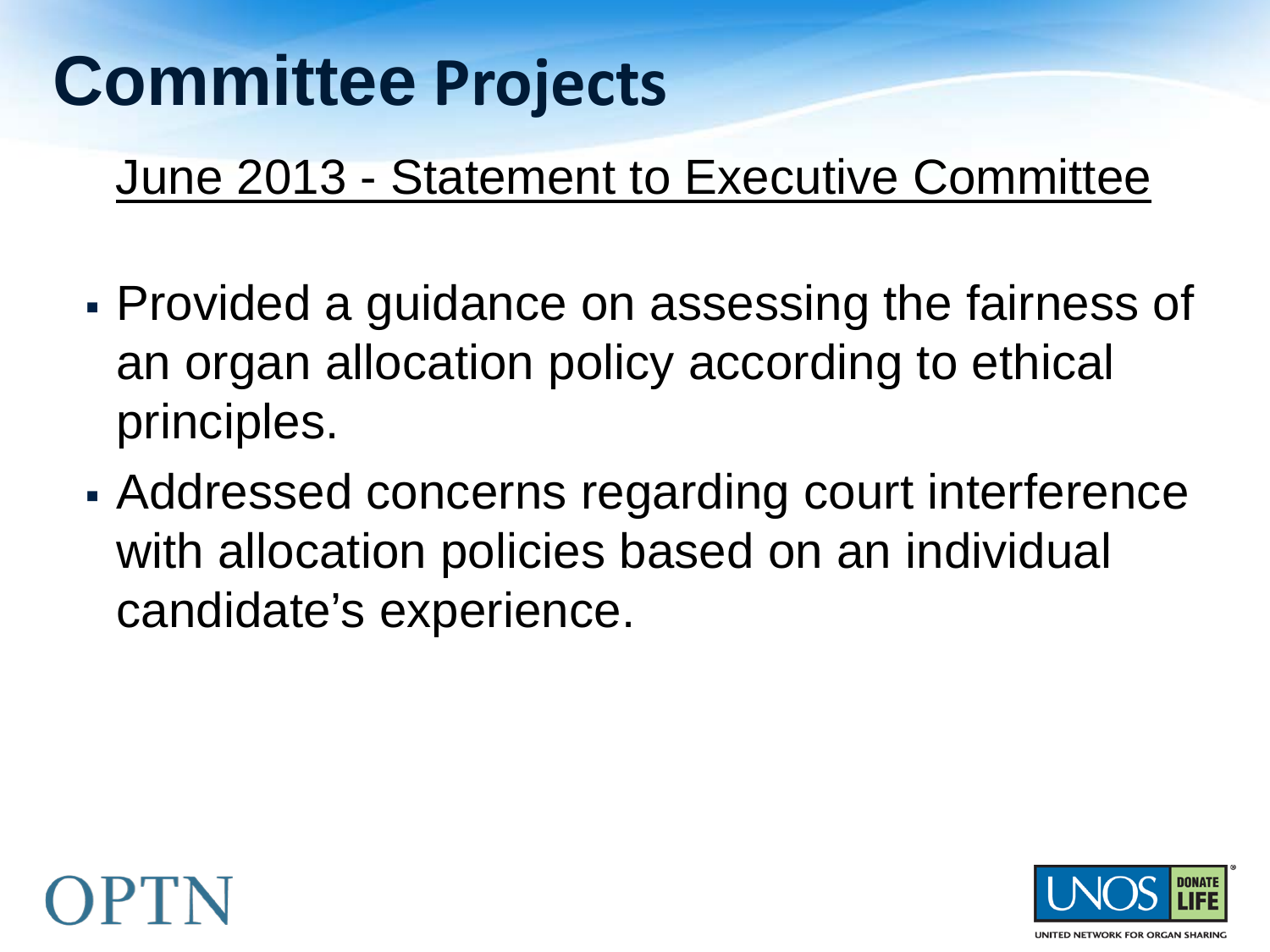# **Ongoing Committee Projects**

Ethics Committee review and input:

- Pedi: Review of the ethical implications of high turn down rate of pedi lung offers.
- AHIRC: Data Reports on citizenship
- Ethics, AHIRC, OPO, and TAC: Define "exhausting the match run"
- OPO: Uncontrolled DCD
- POC: Multi-organ allocation: considering specifically how to incorporate the Ethics Committee's comments provided August 2012
- POC: Geographic Disparities